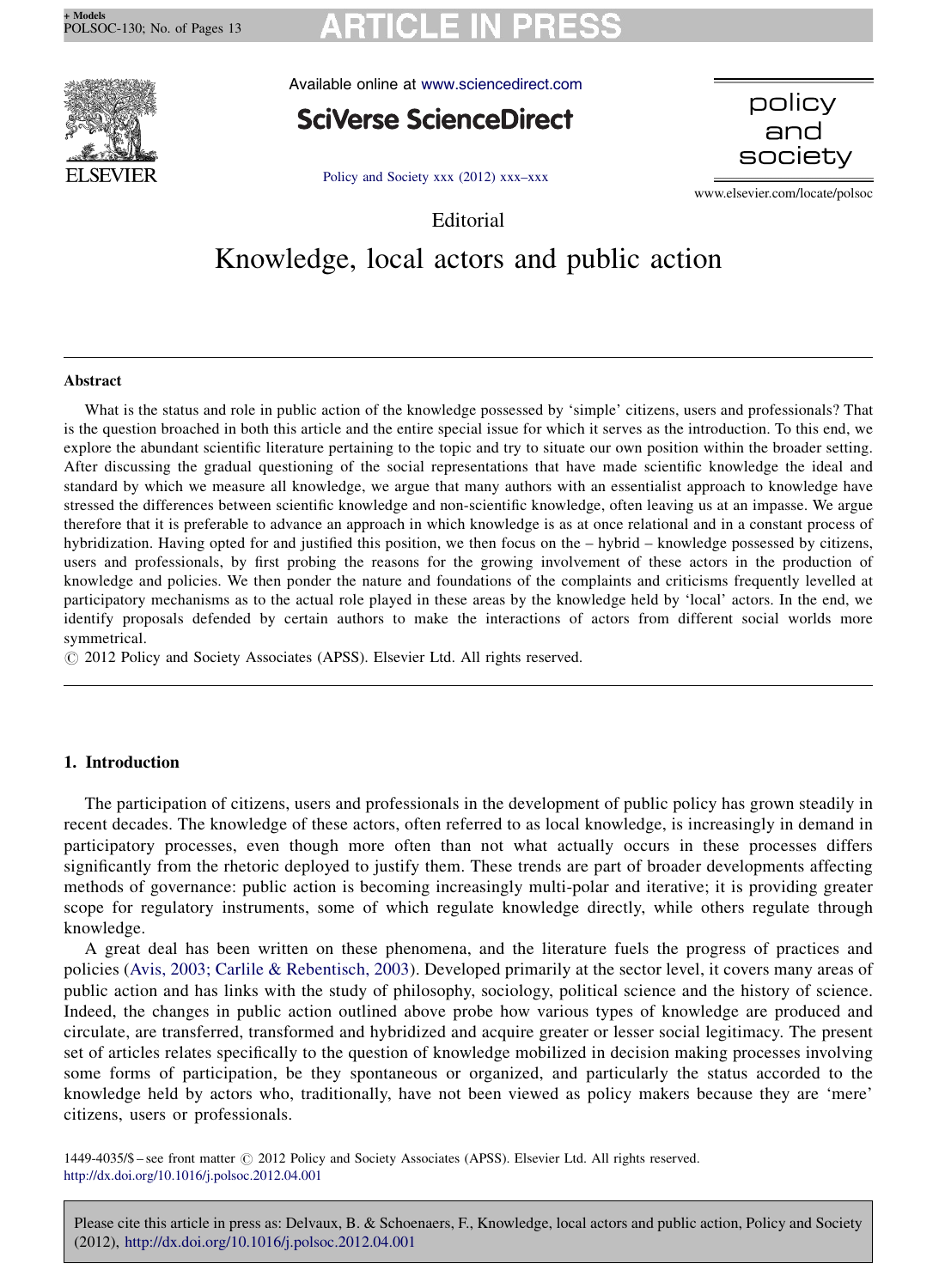The articles in this issue, nearly all deriving from European Know &Pol<sup>1</sup> research, present case studies, or rereadings of case studies, carried out in various European countries in the areas of health, education and the environment. The objective of the present introductory article is to define how we problematize these issues and situate the above-noted perspective in the literature on this subject.

To this end, we first describe the gradual questioning of the social representations that make scientific knowledge the ideal and benchmark by which we measure all knowledge, often to the point of restricting the term 'knowledge' to scientific knowledge alone. We will show that the authors involved in the deconstruction of these representations often favour an essentialist approach to knowledge, in other words, tend to present the different categories of knowledge as fundamentally distinct. We, on the other hand, and without falling into complete relativism, prefer an approach in which knowledge is understood straight away as relational and constantly intertwined with hybridization processes, thereby rendering it difficult to classify. Then, further circumscribing the subject matter of our analysis, we focus on the interactions that users, citizens and professionals develop with policy making. We analyse what the literature says regarding three questions: (1) what factors prompt users, citizens and professionals to get involved in producing policy? (2) What are the complaints and criticisms levelled at participatory mechanisms as regards the actual status of non-scientific knowledge, and on what are they based? (3) What are the prescriptive approaches proposed by certain authors to provide a more balanced interaction between forms of knowledge conveyed by actors from different social worlds? Having thus staked out our position in the scientific literature, we will then present the articles in this issue, highlighting the key questions they are trying to answer.

# 2. The gradual challenge to the primacy of scientific knowledge

Since the Enlightenment, scientific knowledge has steadily established itself as an especially valid representation of the world, to the point that it has become common practice to restrict the term 'knowledge' to this particular form for portraying the world, and to avoid using it to refer to other types of representations such as media information, experience-based knowledge, 'common sense' knowledge, artistic expression in all its forms, as well as beliefs and ideologies. In this way, a ''demarcation of science from other intellectual activities'' ([Gieryn, 1983](#page-11-0), p. 781) and a relative social consensus on often implicit criteria for separating knowledge (scientific) from these other representations have gradually been established. Even today, there is general agreement on the fact that knowledge must be devoid of commitment, ideology, interest or emotion (for fear of being portrayed as opinion or a statement of views); also, knowledge must be based on empirical observation collected using explained methods (for fear of being portrayed as philosophical or theoretical speculation), but must not be mere accumulation of raw data (for fear of being branded as simply information).

The institutionalization of this conceptual category has been associated with the institutionalization of a 'field' ([Bourdieu, 1998\)](#page-11-0) and a profession monopolizing most of the production of this knowledge. This 'field' has succeeded, at least until recently, in increasing its autonomy and exercising a certain control over other areas, establishing relationships with its environment that have been highlighted in particular by [Latour \(1989\).](#page-11-0) Three key elements of this relationship between the field of science and its environment are the 'capturing' of elements of the 'real world' in 'centres of information'; developing 'confined research' based on these elements; and the transfer back to the 'real world' of operating procedures that modify practices. These relationships may serve as vehicles for the undermining or even the extinction of other types of knowledge, as illustrated by the case of plant genetics, in which the development of scientific knowledge gave rise to an ''ebb in the knowledge and practices of agricultural producers in the conservation and use of genetic variability'' [\(Bonneuil & Demeulenaere, 2007](#page-11-0), our translation).

The phenomena of demarcation, greater autonomy and relative domination are the result of long historical processes, and especially of the 'boundary-works' conducted by scientists themselves [\(Gieryn, 1983\)](#page-11-0). Historical research shows how these processes, often interspersed with periods in which they were challenged, gradually

<sup>&</sup>lt;sup>1</sup> Publication of the present article was made possible due to the support of the European Union's Sixth Framework Programme for Research; Theme: Citizens and Governance in a Knowledge-based Society (Contract No. 028848-2, KNOWandPOL Project). The information and views set out in this article are those of the authors alone and do not necessarily reflect the official opinion of the European Union. All of the publications and many of the extracts classified according to topic are available on the website of the project [\(www.knowandpol.eu\)](http://www.knowandpol.eu/).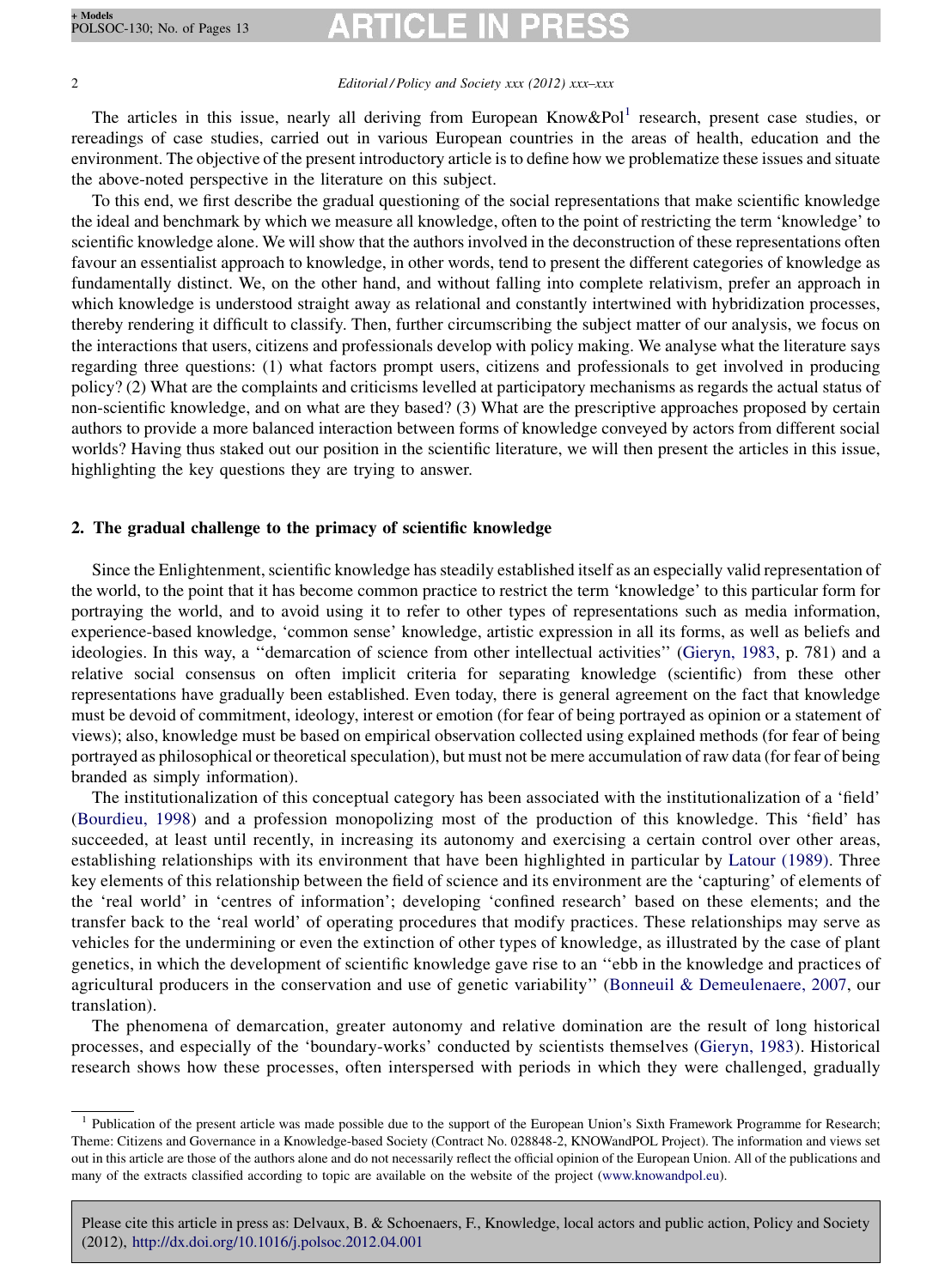established distinctions among categories of knowledge and among types of knowledge 'producers' (see [Vetter,](#page-12-0) [2011](#page-12-0), on amateur and professional in the late nineteenth century). As products of historical processes, these boundaries are not immutable; we can assume that nowadays the concept of a clear division between scientific knowledge and other forms of representation has been challenged. Various phenomena have played a role in the challenging and blurring of boundaries separating science from other representations of the world. Following the work of [Kuhn \(1962\),](#page-11-0) who suggests to leave a hyper-positivist vision to account for the fact that science is the result of socially marked practices, works of philosophy, sociology and the history of science have assisted in this change by portraying the social construction of science as a specific category, and by showing that ''descriptions of science as distinctively truthful, useful, objective or rational may best be analysed as ideologies: incomplete and ambiguous images of science nevertheless useful for scientists' pursuit of authority and material resources'' [\(Gieryn, 1983](#page-11-0), pp. 792–793). Other factors have intervened in this process, such as the development of inter- or trans-disciplinary research and, to an even greater extent, research seeking to integrate non-scientific knowledge into the process of producing scientific knowledge itself (action research, collaborative research, outdoor science).

It was in this context that expressions appending various adjectives or subordinate qualifiers to the term 'knowledge' emerged. For their creators and users, these expressions often sought to show that scientific knowledge was not alone in claiming the status of knowledge. This was often to restore these other modes of representation of the world, not only by showing their strength, their uniqueness and their complementarity to scientific knowledge but also by describing the important role they played – or could play – in guiding the practices of actors. In the area of public policy, research on the role played by these other forms of knowledge in the implementation phases of policies ([Pressman & Wildavsky, 1973\)](#page-12-0), as in philosophical approaches to deliberative democracy ([Bessette, 1980; Habermas, 1996](#page-10-0)), partook in this process of restoring the prestige of non-scientific knowledge and in turn contributed to the multiplication of participative mechanisms designed to give a greater place to this knowledge.

As evidenced by the inventory prepared by [Raymond et al. \(2010\)](#page-12-0) in the field of environmental management, the terms used to designate non-scientific knowledge are numerous. They sometimes form part of binary typologies in which they are at odds with scientific knowledge. The abundance of terms and types is partly due to the variety of sectors analysed, the diversity of actors observed (users, indigenous populations, professionals, ...) and distinctive features that have been singled out. Result: ''the variety of ways in which knowledge has been categorized means there is considerable potential for confusion about the meaning of the terms and their relevance'' [\(Raymond et al., 2010,](#page-12-0) p. 1767).

Among the oldest typologies are those that contrast formalized knowledge with partially formalized knowledge, and implicit knowledge with explicit knowledge ([Polanyi, 1958](#page-12-0)); or, in a slightly different vein, common-sense knowledge with scientific knowledge. Other categories rely more on the criterion of the origin of the knowledge; these refer to non-scientific phenomena by employing terms such experience-based or experiential knowledge, indigenous knowledge [\(Agrawal, 1995\)](#page-10-0) or traditional knowledge [\(Zamparo, 1996\)](#page-12-0) when they wish to emphasize collective or historical aspects of the production, transmission and evolution of knowledge. Still others refer to criteria based on the geographical extension of the validity and relevance of knowledge: local knowledge [\(Geerts, 1983](#page-11-0)) is contrasted to generic knowledge; residential knowledge is contrasted to cosmopolitan knowledge [\(Kohler, 2006\)](#page-11-0). Some expressions highlight the professional status, or lack thereof, of producers of knowledge, for example by contrasting academic knowledge and lay knowledge. Lastly, in a similar vein, certain terms may allude to categories of actors, by referring to user's knowledge, citizen's knowledge or even professional knowledge.

# 3. The limits of an essentialist approach

The deconstruction of the 'scientific knowledge' category, just like the exploration of other categories of knowledge, appears to be an important step in a dual process of change. The change is at once cognitive (improving our understanding of the production, distribution and interaction of knowledge) and social (reducing the differential in the legitimacy, and thus the power, of different categories of knowledge). Efforts to deconstruct our representations of knowledge are, however, often deficient or incomplete. Certain approaches (1) continue to promote scientific knowledge, be it implicitly, (2) over-emphasize inter-categorical differences while ignoring similarities, (3) blur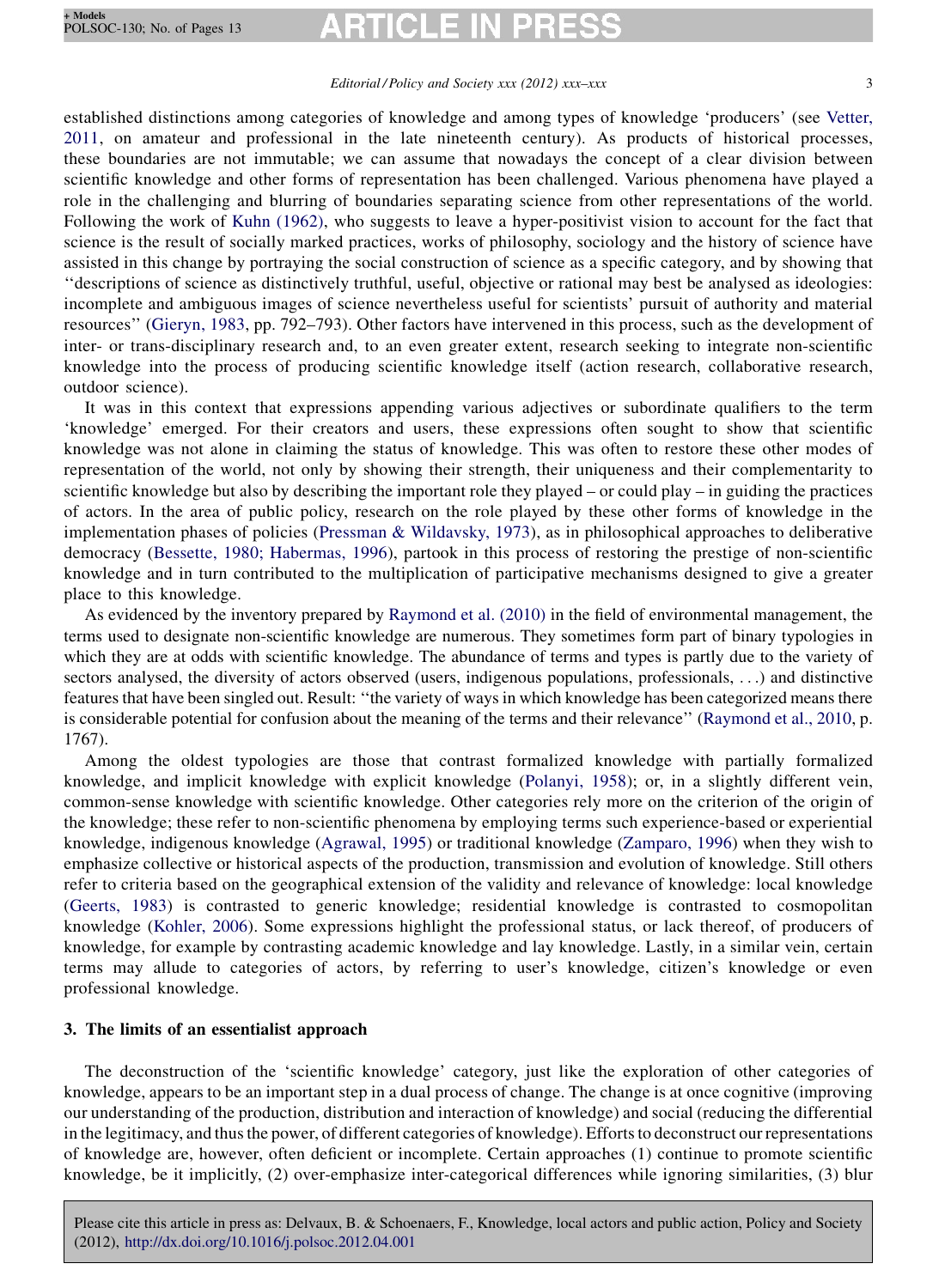intra-categorical variations, or (4) hide the fact that the process of producing either one of the knowledge types almost always involves the other type.

- (1) As Vetter has stated, terms devised to refer to non-scientific knowledge ''have been criticized for their tendency to privilege science over other knowledge systems'' ([Vetter, 2011](#page-12-0), p. 132). The fault, in part, may be attributed to the qualifiers or subordinate terms selected, which, deliberately or not, often reveal a flaw in non-scientific approaches (in terms of their degree of formalization, their explicitness, etc.), thereby indirectly promoting scientific knowledge as the ideal towards which one should strive. That said, the choice of adjectives is not the only issue here. It may be that the term 'knowledge' itself has helped perpetuate the pre-eminence of scientific knowledge precisely because in the most recent historical period the term 'knowledge' was virtually synonymous with the term 'scientific knowledge'. The fact that English uses the term 'knowledge' only in its singular<sup>2</sup> form reinforces the impasse in which one finds oneself when attempting to highlight the diversity of knowledge and the social construction of the differential by which its diverse forms are legitimized.
- (2) Beyond the issue of the choice of words, we find that, as in all categorical approaches, even those that are idealtypical, categories of knowledge tend to emphasize differences rather than similarities between knowledge types defined as such. However, in many respects, ''expert knowledge is not unequivocally opposed to common sense knowledge'' ([Perrenoud, 1996,](#page-12-0) our translation). Indigenous knowledge systems, for example, can be described ''on the one hand as very different from Science, but on the other hand as knowledges that are systematic and innovative'' [\(van der Velden, 2010](#page-12-0), p. 3). Carr and Wilkinson, for example, stress similarities between the knowledge of scientists and that of farmers: ''both groups rely upon their tacit knowledge (...). Either group may use systemic (self-reflexive) principles of inquiry. They both develop theories, and both experiment. Both farmers and scientists use observation as a favoured occupational tool. Either group may use trial and error methods. Both produce new knowledge and apply that knowledge. Further, both groups use peer review mechanisms, albeit in a different format. Each has its own system of cultural ''rules'' and regulations (which are increasingly overlapping)'' ([Carr & Wilkinson, 2005](#page-11-0), p. 260). We can see therefore that categories often caricature differences.
- (3) The existence of categories tends to erase intra-categorical differences symmetrically. With non-scientific knowledge, the wide variety of terms employed mitigates this risk. This is less so with scientific knowledge, which is referred to in less varied terms, and this helps portray science as a homogeneous body of knowledge or whole. However, differences abound. ''In literature, law, theology, (...), much scholarly knowledge is based not on scientific method, but on various forms of erudition, on processes of systematization, formalization, accumulation, comparison, organization and classification of high-level specialized knowledge. (...) In some action-oriented faculties – medicine, architecture, engineering schools, law, public administration, business schools – there are mixtures of scientific knowledge  $(\ldots)$  and knowledge about systems of values and standards'' [\(Perrenoud, 1996,](#page-12-0) our translation). As underscored by Gieryn, ''the boundaries of science are ambiguous, flexible, historically changing, contextually variable, internally inconsistent, and sometimes disputed'' ([Gieryn, 1983,](#page-11-0) p. 792). So that ''what is to count as scientific 'fact' rests on a range of more or less local, parochial, intra-disciplinary and micro-political conditions'' ([Grove-White & Michael, 1993,](#page-11-0) p. 139).
- (4) One should also be wary of the fact that the use of binary categories ''recognises nothing of the constructive kinds of interaction and mutual inspiration or dependency which may exist between them'' ([Wynne, 1996,](#page-12-0) p. 62). Many authors have shown that non-scientific knowledge was also present in the process of producing scientific<sup>3</sup> knowledge, and that the latter was incorporated into much of the knowledge presented as 'experience-based'. These findings explain the popularity of the concept of hybrid knowledge ([Calon, 1986](#page-11-0)).

<sup>&</sup>lt;sup>2</sup> The spelling checkers of English-language word processing programs point out that there is "no such thing as knowledges" ([van der Velden,](#page-12-0)

[<sup>2010</sup>](#page-12-0), p. 1).  $3 \text{ It is not only scientists who in the course of their activities confuse 'experience-based knowledge' and scientific knowledge; non-scientific.}$ actors, too, are involved in many scientific processes in which the knowledge is not indifferent to the knowledge ultimately produced and stamped as science. In evidence-based medicine, the concept of evidence comes from a scientific approach (e.g. cohort studies), but this is partly rooted in the experiences of patients (for example, as expressed through their feelings about medical protocols).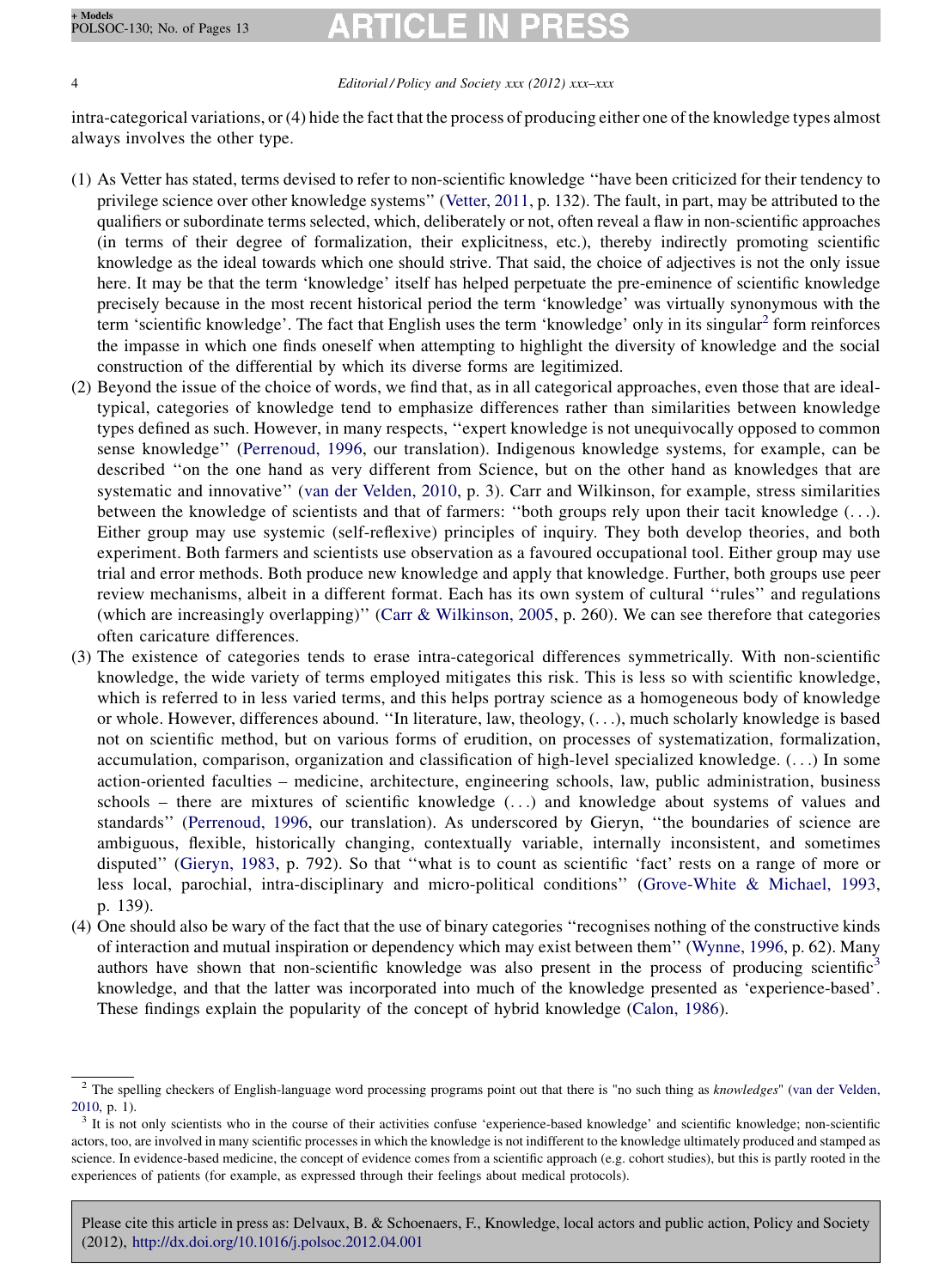### 4. Naming and categorizing without falling into the trap of essentialism

These key clarifications show that the question of vocabulary is not trivial. They raise questions about the relevance of the term 'knowledge' itself and numerous terms used to categorize this knowledge.

Since it is reserved preferentially for scientific knowledge, the term 'knowledge' tends to confirm the social perception that this specific representation of the world of scientific knowledge is at once objective, neutral, not situated and timeless. Conversely, the terms 'representation' [\(Fourez, 1997\)](#page-11-0) and 'understanding' allow us ''to compass knowledge, perception and conception'' [\(Ingram, Fry, & Mathieu, 2010,](#page-11-0) p. 52). They allow us to open up discussion on the values underlying 'knowledge' more directly. They facilitate the awareness that all knowledge, including scientific knowledge, is ''a view from somewhere, not a view from nowhere'' [\(van der Velden, 2010,](#page-12-0) p. 3), that it is local and situated [\(Haraway, 1988\)](#page-11-0), in the same way that recognition of the legitimacy of this knowledge, too, is situated (Connelly, Richardson, & Miles,  $2006$ ).<sup>4</sup>

Whether one opts for one or the other of these terms, it is important to avoid placing them beside adjectives or subordinate qualifiers too directly associated with a type of agent (such as 'academic knowledge', 'scientific knowledge' or 'indigenous knowledge'). For to do so would suggests that one category of actor is the vehicle for a single type of knowledge, whereas this category is likely to deal with and combine a variety of cognitive elements.

Is it appropriate to categorize the various elements making up the cognitive corpus of communities of actors? If so, is it possible to define them in terms that do not (excessively) validate the social hierarchy of knowledge? In general, it is regrettable that the categories often highlight only one demarcation criterion among others; they tend to make all the other dimensions fall back on just the one, giving the impression, for example, that all experience-based knowledge is implicit, not formalized or of exclusively local significance. Even if one focuses only on the single dimension highlighted by an expression, this expression may often be over-simplified. This is what happened in the case of the expression 'broad view', which certain authors used – as opposed to 'deep view' – to characterize the knowledge of farmers. ''Farmers' knowledge is broad in the sense that it covers a range of aspects related to agricultural production goals although it could be argued that it is not broad in the context of other soil functions such as flood prevention or pollutant filtering'' [\(Ingram et al., 2010](#page-11-0), p. 58).

Faced with these difficulties, should we reject any essentialist approach to knowledge, as advocated by [Tsouvalis,](#page-12-0) [Seymour, and Watkins \(2000\),](#page-12-0) and declare, ''essentialists do boundary work [while] constructivists watch it get done'' [\(Gieryn, 1995](#page-11-0), p. 394)? In our view, this issue calls for a balanced approach. Of course, we must avoid binary typologies, which set a term supposedly applicable to all 'scientific knowledge' in opposition to another claiming to group together all other forms of knowledge. It is therefore preferable to speak of the knowledge of a particular class of actors (economists from academia, teachers, health-service users, ...) while bearing in mind that all this knowledge is made up of various and hybrid cognitive elements. On the other hand, to describe these various elements it is useful to mobilize typologies, though it is advisable to combine several of them to avoid having various dimensions rely on one alone. Among the categories we believe are useful are the following:

- those that distinguish between a broad view (multidimensional, holistic knowledge) and a deep view (onedimensional, segmented knowledge);
- those that distinguish embedded, contextualized, entangled knowledge from 'disembedded', de-contextualized, and disentangled knowledge (of a place, time, history, ideology, context, ...);
- those that differentiate knowledge circulating as anecdotes, in narrative form, from those circulating as laws in the form of logical presentations aiming for completeness and detailed explanation.

### 5. Hybrid knowledge and relational approaches

This work of reconstructing the conceptual universe is related to the type of questions we have selected. Ours is focused on the transfer of knowledge between communities of actors and the processes of transformation, conversion

<sup>&</sup>lt;sup>4</sup> In the following pages, we use the terms 'knowledge' and 'representation' indiscriminately. The almost exclusive use of the term 'knowledge' in the literature examined in fact makes it difficult to completely avoid this term. However, we invite the reader to keep in mind that the term 'knowledge' conceals a potential trap.

Please cite this article in press as: Delvaux, B. & Schoenaers, F., Knowledge, local actors and public action, Policy and Society (2012), <http://dx.doi.org/10.1016/j.polsoc.2012.04.001>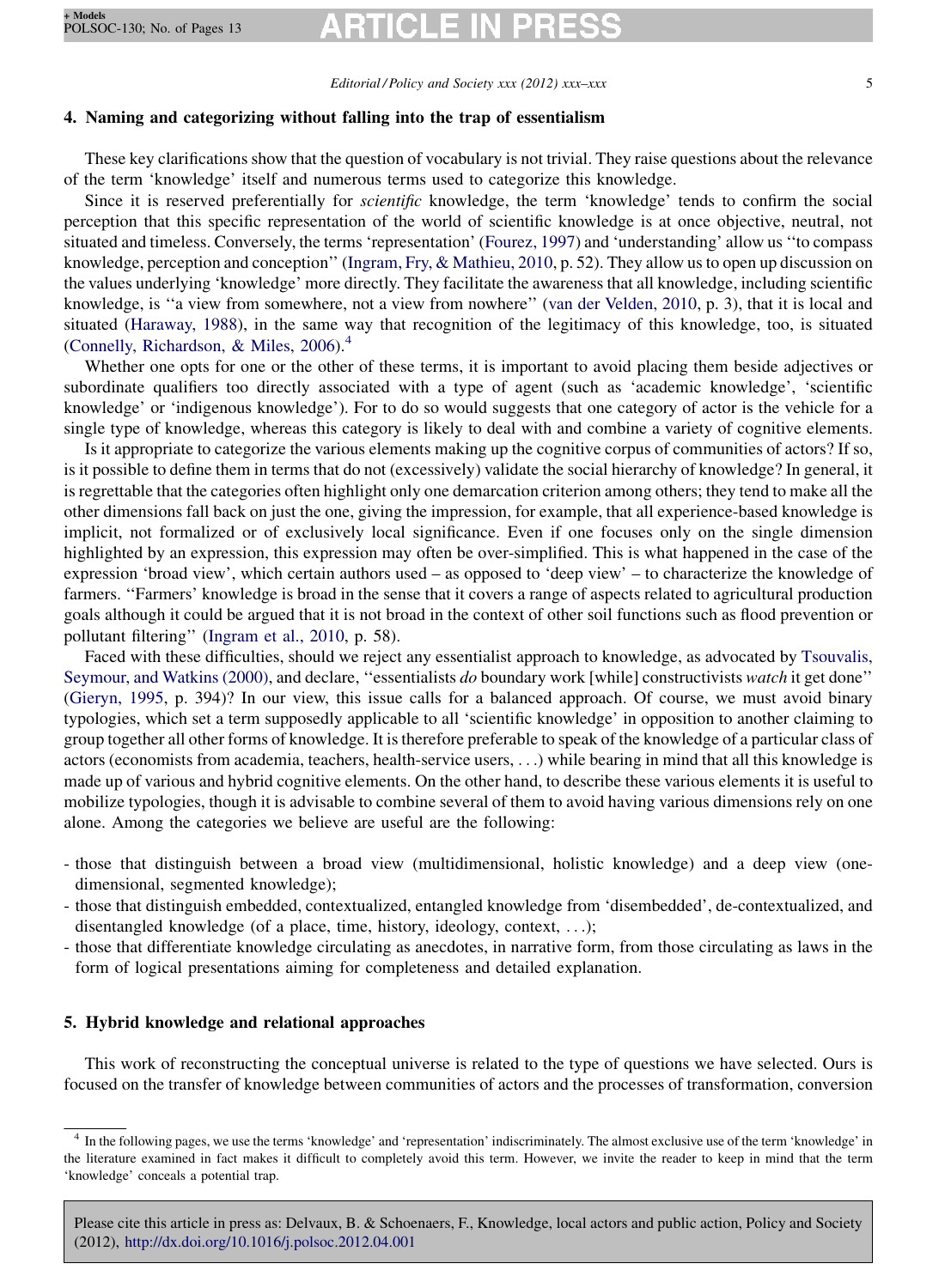or translation ([Freeman, 2009\)](#page-11-0) unavoidably associated with any transfer or any incorporation of a representation originally held by one category of actors into the corpus of representations of another category of actors.

Transfers and transformations depend especially on differences between the representations of the 'issuer' community and those of the 'receiving' community, and therefore on the public policy reference system (référentiel) [\(Jobert & Muller, 1987](#page-11-0)), paradigms ([Hall, 1993](#page-11-0)) or core features of the representations ([Abric, 2001\)](#page-10-0) that structure, stabilize and provide the parameters for the actors' knowledge and representations. In contrast to these cognitive structures that filter knowledge according to their content, other structural elements filter them according to criteria of legitimacy. This second type of structural element consists of criteria shared by a community to identify what can be described as 'real', as 'fact' or as 'evidence', as well as to identify actors whose word is 'credible'. These structural elements are identified in the literature by the terms 'knowing-from-within' ([Shotter, 1985\)](#page-12-0) and 'knowledge culture' [\(Tsouvalis et al., 2000\)](#page-12-0).

If an actor's knowledge modifies – even marginally – the representations of another actor, this almost inevitably involves an adaptation of the 'new' knowledge to the public policy reference system (*référentiel*) and other criteria of validity of the 'target' actor. In certain circumstances, it may be appropriate – for the purposes of getting the idea across to his audience – to de-ideologize his views; in other circumstances the adaptation must avoid removing the emotional content from his views. In doing so, he engages in a process of (re)formatting, which can change knowledge itself by 'subjecting' it to the format expected by his interlocutor(s).

It is possible to analyse the processes of transfer and transformation between any categories of actors, e.g. between two communities of scientists, or between a scientific community and a lay community. In addition, there are many studies on how the knowledge of scientists permeates, or fails to permeate, the knowledge of policy makers, front-line professionals or users (see for example [Martuccelli, 2002](#page-11-0)).

Our topic does not focus on these interactions but on those linking users, citizens or professional to scientists or policy makers. Specifically, we will examine the role and status of 'local' actors' knowledge in knowledge production and the processes of public action. We will broach three themes in turn: what motivates certain actors to get users, citizens and professionals involved in processes policy making (point 6), the actual status of non-scientific knowledge (point 7); standards for providing a better balance in the interactions of actors who are holders of knowledge that has been legitimated in various ways (point 8).

# 6. The knowledge of citizens, professionals and users in public action

As we have just seen, the question of the relationship between knowledge and society has become more complex in recent years. The knowledge of citizens, professionals and users have become relevant forms of knowledge that will likely co-exist with academic knowledge and scientific expertise. Various forms of hybridization have emerged, thereby ensuring that the new knowledge produced represents a kind of mix, composed to varying degrees of different kinds of knowledge. In other cases, the boundaries between types of knowledge remain clear-cut for a longer period; consequently, these types are destined to compete with one another on the road to legitimacy [\(Benhabib, 1996; Cohen,](#page-10-0) [1989](#page-10-0)).

Several changes in the production of knowledge have also been observed, mutatis mutandis, in the making of public policy. Consequently, it is not surprising that certain questions criss-crossing this field have developed in parallel with those just noted. To what extent is 'local' actors knowledge included in the defining of – and decisions taken on – the management of the social dimensions for which political bodies assume responsibility? Moreover, to what extent do users, citizens and specialists participate in political decisionmaking?

For decades, these questions could be answered in a straightforward way: it was felt that such knowledge simply did not merit much attention ([Owens, 2000\)](#page-11-0). Stated differently, when politicians wanted to address a particular problem, this often came down to seeking the services of one specialized scientist or another and asking her or him to provide information and advice concerning the problem being considered [\(Horlick-Jones, Rosenhead, Georgiou, Ravetz, &](#page-11-0) [Lofstedt, 2001\)](#page-11-0). Once the knowledge had been produced, and the advice formulated, the political body making the request appropriated it for the purposes of decision-making. This method of functioning was very typical of state models of the bureaucratic type (with a variety of forms depending on local conditions) observed in Western Europe [\(Pearce, Branyiczki, & Bigley, 2000](#page-11-0)). Thus, until the 1980s, the issue of participation was generally of a purely theoretical nature.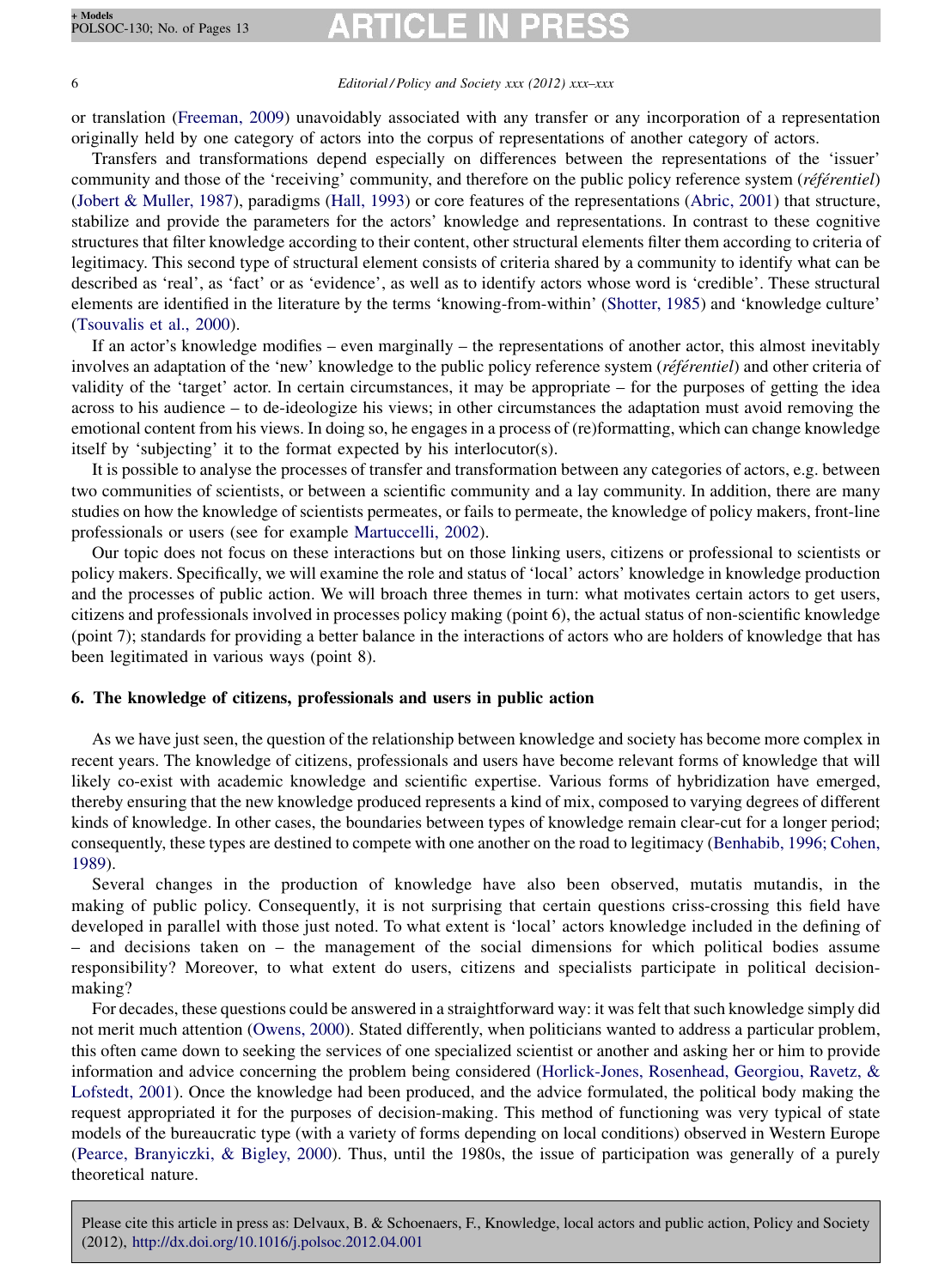However, the 1980s marked a turning point. Since then, under the influence of a two-fold trend, a new participatory rhetoric has gradually been imposed, suggesting that the production of public policies should open up to participation by a wider constellation of actors (citizens, consumers, professionals). There was thus a shift from the public policymaking model of the bureaucratic type to the development of multi-level public action representing a component of what is known as "New Public Governance" ([Osborne, 2006\)](#page-11-0).

The first trend was that associated with citizens and users (who were, notably, better informed than ever before) whose tone regarding the political world and state action now took the form of protest and criticism [\(Rethemeyer &](#page-12-0) [Hatmaker, 2008\)](#page-12-0). Denouncing the slowness and cost of bureaucracy and the inadequacy of public policy, citizens and users began – with varying degrees of success – to demand that their expectations and real-life experiences be considered in setting public policy.

The second trend had its origins in the redefinition by states themselves of their own action. The 1980s marked the beginning of the era of New Public Management (NPM). Thus, in its first phase, it would not only see governments adopting policies aimed at the rationalization of resources [\(Schoenaers, Thunus, & Cerfontaine, 2009](#page-12-0)), but also witness the spread of the concept of ''accountability''. The latter affected not only state bodies (each ministry was "responsible" to citizens and politicians for its effectiveness and efficiency; [Hood & Lodge, 2006](#page-11-0)) but also citizens themselves via the principles of activation (state benefits were dependent on the principle of establishing contractbased links with the beneficiaries of the action; [Vrancken, 2002](#page-12-0)). By proceeding in this way, governments increasingly became facilitators ([Donzelot & Estebe, 1994](#page-11-0)), leaving to the grassroots of society the tasks of implementing policy and then tracking information on its progress. Later, the New Public Governance would propose new benchmarks for state action. Among other things, varieties of discourse accentuating involvement became dominant. In this new environment, it was expected that greater emphasis would be placed on partnerships, networks and new forms of cooperation among various actors in the public sphere, citizens included ([Newman & Clarke, 2009;](#page-11-0) [Rondeaux, 2006](#page-11-0)).

By monitoring these new practices (activism and activation of the citizen) and the new discourse (NPM and NPG), the phenomenon of participation becomes apparent in many fields of public policy making. Nowadays, no government would dare claim that the information and real-life experiences of grassroots or professional groups were not relevant factors to be considered in shaping public policy. Does this necessarily mean that there is a kind of comprehensive and uniform ''standard'' of participation applicable to all contexts of policy making? It is worth lingering on this point for a moment to put into perspective what may be hidden behind the concept of the participation (and, by extension, the inclusion and legitimacy) of local actors knowledge in public action.

In this perspective, the works of [Arnstein \(1969\),](#page-10-0) which have been taken up by numerous authors [\(Gustafsson &](#page-11-0) [Driver, 2005; May, 2006\)](#page-11-0), provide us with a very interesting ranking of levels of participation. By analysing an entire range of public action contexts, Arnstein realized that the forms and effectiveness of participation by citizens and professionals could vary greatly, even though in many cases the rhetoric expressed at the outset seemed to be held in common. Arnstein has eight stages of participation in his ranking:

| Rank           | <b>Types</b>    | Description                                             | Examples                                                                  |
|----------------|-----------------|---------------------------------------------------------|---------------------------------------------------------------------------|
| 8              | Citizen control | Complete control of decision making                     | Neighbourhood associations, cooperatives, referendums<br>and initiatives  |
| 7              | Delegated power | Dominant decision-making authority                      | Final approval over plan or some aspect of a plan                         |
| 6              | Partnership     | Shared planning and decision-making<br>responsibilities | Joint policy boards, planning committees                                  |
| 5              | Placation       | Selective inclusion on public bodies                    | Appointments to boards such as police commissions,<br>housing authorities |
| $\overline{4}$ | Consultation    | Inviting opinions                                       | Attitude surveys, public hearings                                         |
| 3              | Informing       | Dissemination of information                            | New media, posters and responses to inquiries                             |
| $\overline{c}$ | Therapy         | Changing view of cause of problem                       | Clinical group therapy                                                    |
|                | Manipulation    | Educate or engineer support                             | Placed on neighbourhood advisory boards, rubber stamping                  |

The first observation made in reading this table is that it answers the question raised above, namely, whether or not the phenomenon of participation is uniform. Without a doubt, the answer is negative. It is clear that each case is very different, leaving us with the impression that participation is polymorphic in form. Next, it should be noted that the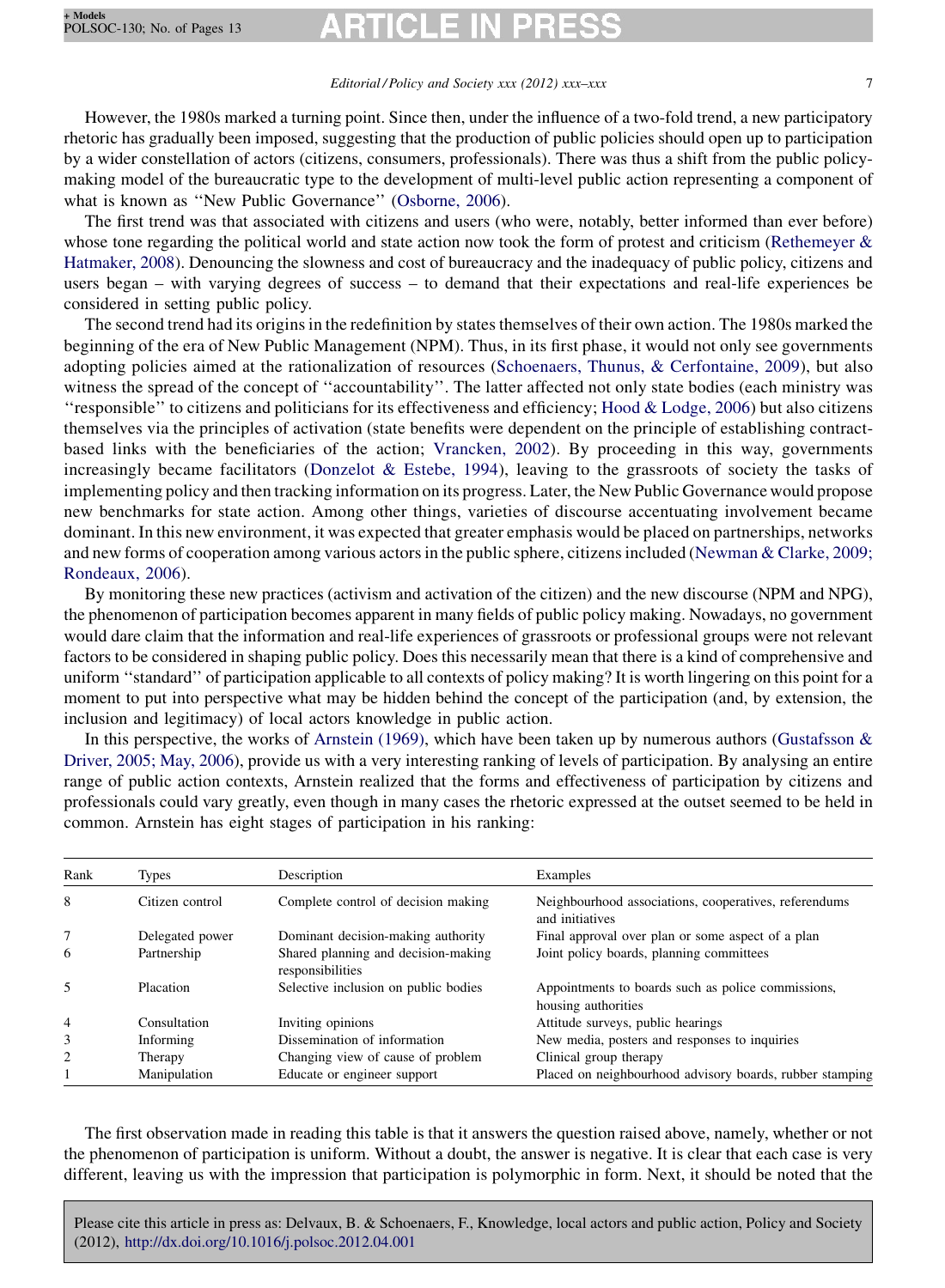works of Arnstein unquestionably have a normative dimension. In his table, the higher one moves up in the ranking, the greater the power of the grassroots and the higher the quality of the participation. Let us leave aside the recurring criticisms directed at the author ([Bishop & Davis, 2002\)](#page-10-0) while retaining the classification's strong assumption that the higher up one moves in the ranking the greater the legitimacy of knowledge from citizens, professionals or users in the process of setting public policy. Accordingly, one is trying to identify the capacity of social and professional actors to participate effectively in policymaking and in that way identify 'their' legitimated knowledge.

The first predictor of variations among the various degrees of participation is the attitude of the political actor. As [Rowe and Frewer point out \(2004\)](#page-12-0), ''It would be too simplistic to attribute the growth of interest in participation entirely to greater respect by institutional actors for public views on policy issues. There is undoubtedly a certain amount of pragmatism involved in endorsing public participation with institutions recognizing that a non consulted public is often an angry one and that involving the public may be one step towards mollifying it. Certainly, some policy formulators may be more concerned with increasing public confidence in the policy process than truly seeking the views of the public''. This means, therefore, that participation may sometimes be exploited by politicians to legitimize an orientation already adopted, at least partially. Other cases reveal political actors genuinely seeking the opinion of the public and professionals. The type of meaningful participation provided to the parties involved – or, stated differently, the higher or lower positioning on the Arnstein ranking – will depend on the stance adopted by the political actors. In the process, and in addition to the degree of empowerment of the citizens, users and professionals, it is also the form of their participation per se that is defined implicitly by the attitude of the political actor. This attitude implicitly delimits the actual form of participation, as well as the degree of empowerment of citizens, users and professionals. Thus, it is possible to identify configurations ranging from basic information provided by citizens to more elaborate forms in which the citizen is a co-producer of public policy. Moreover, we must also take into account the nature and purpose of the latter. The way in which the ''participating citizen'' is seen in a particular political context at a given time will influence the expectations that are addressed to him/her in terms of participation. Thus, during the 80s, in an era of hegemony of the New Public Management, the citizen is considered as a consumer of public services. One will assign him/her the responsibility of a type of involvement which refers to a market logic. The citizen is then supposed to define which devices or services are the best for him/her and relay that to the top through various bodies. Thereafter, the movement of New Public Governance will establish the figure of a citizen who becomes comaker and co-producer of services. His/her assign role should be much more substantial.

The literature proposes a second predictor of the development of a participatory democracy that can effectively integrate the knowledge of citizens, users or professionals. This second variable is the degree of centralization of the state. For [Gerring, Thacker, and Moreno \(2005\)](#page-11-0), it seems that the more a state is centralized, the harder it is for the state to truly deliver an effective opportunity for empowerment at the grassroots level. In this context, the gap between central power and grassroots power is so wide that it seems difficult to find concrete mechanisms for integrating knowledge of 'local' actors with policy making. The example of decision-making referendums practiced in various countries reveals strong decision-making power at the base of society; at the same time, however, the knowledge underpinning the final decision is neither developed nor discussed. Thus, citizens' choices depend more on how they position themselves relative to the discussions of experts or politicians ([Lijphart, 1999](#page-11-0)). Conversely, it appears that greater decentralization, providing local entities with significant capacity to manage the public good, could be a breeding ground for integrating users or citizens, as well as for the knowledge they convey ([La Porta, Lopez-de-](#page-11-0)[Silanes, Shleifer, & Vishny, 1999\)](#page-11-0).

The link between knowledge of 'local' actors and the making of public policy requires taking methods of participation into consideration. Historically, this link appears to have gradually grown stronger because a complete array of participatory rhetoric emerged in political discourse. However, there is sometimes a wide gap between the interdisciplinary rhetoric that sets many countries apart and any meaningful practices that might be observed in these countries. Among other things, practices depend on the attitudes of the political world (and on its degree of ''sincerity'' in accepting to take experiential knowledge into consideration), as well as on path dependencies related to the model of state organization (degree of centralization).

The elements that were developed above allow to understand that taking into account the knowledge of local actors but also the very nature of the knowledge that will be legitimized in the decision making depend on a multitude of factors. The historical and political contexts (degree of centralization) but also the type of governance privileged by the State at a given time (NPG vs. NPM) can influence both the ability for local actors to access the decision making and the type of knowledge considered as relevant.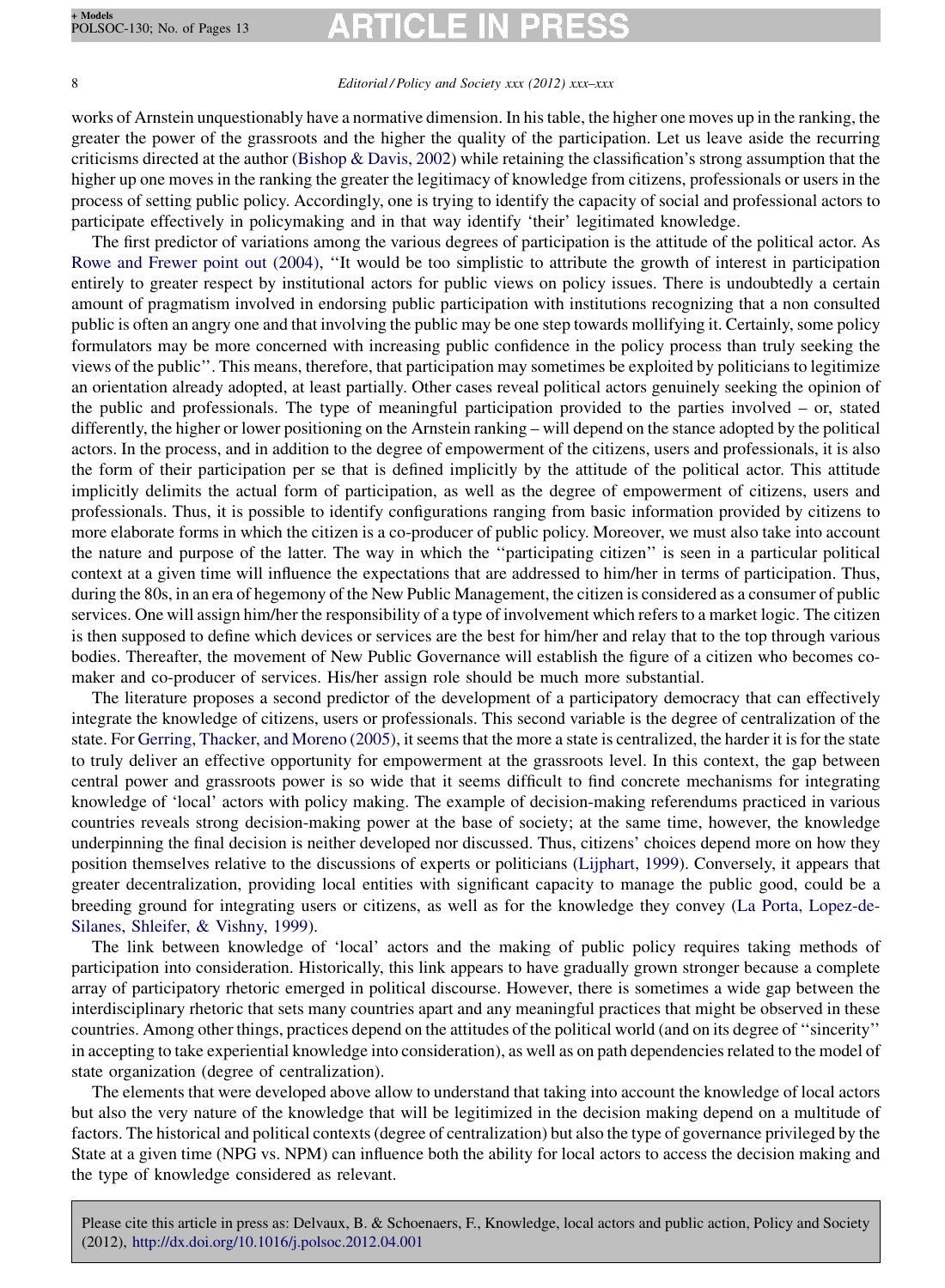# 7. How the knowledge of non-scientists is affected by these processes

The professionals and users involved in these processes of producing knowledge and policies complain of the treatment to which their knowledge is subjected, while there is a similar reaction on the part of authors developing a critical analysis of these participatory processes. Two main categories of complaints and criticisms arise regularly. Some highlight the fact that the knowledge of citizens, professionals and users is filtered; others accentuate the use of 'new knowledge' as an instrument of power over those who have helped to create it.

The knowledge of users, citizens and professionals that is actually incorporated into new knowledge or policies often seems quite tenuous. What was expressed in participatory processes seems, ultimately, to be, highly filtered, transformed or carefully selected, to the point that the participatory mechanisms are often viewed as 'gadgets' or techniques used for the purposes of legitimating. Frequently, the actors consulted see themselves (or are viewed by the analyst) as having been manipulated or exploited. For example, in the health field, ''a profound ambiguity still weighs heavy on the user, who is more the individual in whose name one speaks than an individual who speaks on his or her own behalf. (...) Users more often than not constitute an 'issue' in discussions among professionals rather than play a real role, and many professionals try to exploit them to justify their own cause'' ([Lascoumes, 2003](#page-11-0), p. 64, our translation). This type of exploitation does not, however, affect the knowledge of citizens, users and professionals alone. For example, (research) scientists, too, undergo similar experiences when their knowledge is incorporated into other actors' knowledge or into policies. Filtered, carefully selected and transformed, it also serves to legitimate and is exploited.

The second complaint or criticism applies more specifically to citizens, users and professionals: it concerns the use made of policies or new knowledge formally based on participatory processes. In fact, quite frequently one outcome of the process is that it generates instruments, particularly knowledge-based regulation tools, for regulating the practices of users and professionals ([Pons & van Zanten, 2007](#page-12-0)). For example, these may take the form of guidelines, training and guides to good practices. A process of rationalization often takes power away from those who have 'delivered' their knowledge and then see it transformed into codified knowledge. ''When a tacit or invisible field of experience-based knowledge is formalized, this potentially opens up a new field of power for the employer, or for an elite in the professional group, or potential experts. The group may run the risk here of loosing their professional autonomy'' [\(Demailly, 2001,](#page-11-0) p. 539, our translation). Yet, ''conversely, the formalization of the experience can, in other power configurations, provide a professional development resource for an individual or group, and serve as a source of social recognition for hidden dimensions of work'' ([Demailly,](#page-11-0) [2001](#page-11-0)).

The two types of complaint or criticism outlined above often result from the fact that the citizens, users and professionals associated with the participatory processes are in a position of subordination. They have no control over the process. They control neither its upstream aspects (defining the issues and the problematization, selecting the individuals who will make a contribution ...) nor its core aspects (animation techniques, agenda setting ...) nor its downstream aspects (summary reports, the new knowledge that has been produced and disseminated ...). In addition, the form of knowledge expected at the end of the process often bears little relation to the format of the local actors' knowledge; it is closer to the form of knowledge advanced by scientists or policy makers. This final form usually results in the loss of certain key features in the knowledge of users and professionals (Demsky & Nassehi, in this special issue). [Ellis \(2005\)](#page-11-0) provides a detailed analysis of how the traditional knowledge of Canadian indigenous peoples is filtered and transformed when this knowledge is collected by scientists. He identifies three types of barriers. The first is communicational: traditional knowledge is indeed ''often communicated in ways that are foreign to conventional scientific style, using metaphor, analogy, and myth to transmit cultural values or information. (...) Such speakers rarely limit themselves to a specific topic, but rather provide holistic analyses and broad statements'' [\(Ellis, 2005,](#page-11-0) p. 71). There are also conceptual barriers that lead some to consider certain knowledge as ''unworthy of serious discussion'' or that result in ''the 'scientization' of traditional knowledge'' [\(Agrawal, 2002\)](#page-10-0). In this way, scientific criteria lead to abandoning that which is descriptive, anecdotal or mythical, leaving only that which is analytical, systematic and factual, as well as neglecting that which cannot be subjected to scientific tests for assessing the ''replicability, rationality, rigor and universality'' of knowledge, or keeping only the data amenable to storage and processing using scientific tools. The third type of barrier is political: ''unwillingness to acknowledge traditional-knowledge messages that may conflict with the agendas of government or industry'' [\(Ellis, 2005](#page-11-0), p. 66).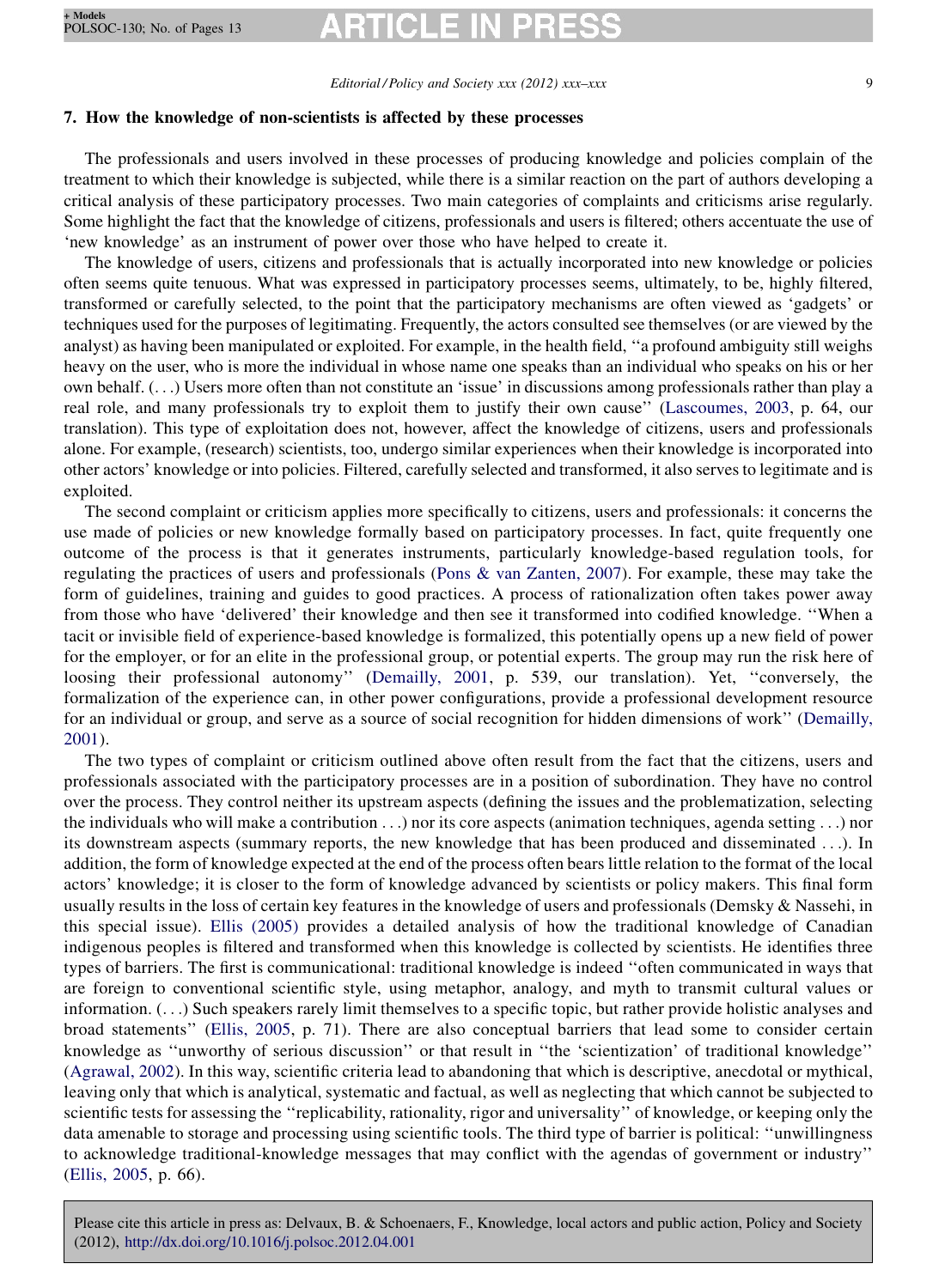# 8. The quest for (more) symmetrical forms of interaction

These complaints and criticisms have led many researchers to develop forms of normative and propositional thinking, or sometimes to create or improve what the literature refers to as boundary sites or organizations, contact zones ([Pratt, 1998](#page-12-0), quoted by van der Velden, p. 11) or cross-worlds scenes [\(Delvaux, 2010\)](#page-11-0).

This extensive literature proposes, among other things, typologies of interactive processes, often binary, in which one of the two categories is presented as the ideal to attain. For example, Lascoumes proposes making a distinction between the suppletive model and the cooperative model. In both cases, the words of the non-professional person are taken into account, but in the second case ''they are no longer tolerated or produced by crisis but correspond to a search for equalization of the verbal exchanges between professionals and non-professionals'' [\(Lascoumes, 2003](#page-11-0), p. 67, our translation). The US National Research Council distinguishes between 'cooperative research' and 'collaborative research', with the latter differentiating itself through ''more fully integrated'' partnerships [\(Hartley & Robertson,](#page-11-0) [2009](#page-11-0), p. 53). van der Velden, who is interested in ICT-based Knowledge Management, makes a distinction between 'knowledge-centred approaches' (for ''the collection and codification of knowledge'') and 'knower-centred approaches' (''creating enabling situations in which knowledge can be shared in more informal way'') [\(van der](#page-12-0) [Velden, 2010](#page-12-0), p. 6). Similarly, [Raymond et al. \(2010\)](#page-12-0) contrast 'knowledge integration products' and 'knowledge integration processes'. In all of these cases, normative categorizations enhance the status of mechanisms ensuring greater symmetry between actors [\(Watson-Verran & Turnbull, 1995\)](#page-12-0) or, more radically, 'cognitive justice', that is, the right of different knowledge systems to exist [\(Visvanathan, 2005](#page-12-0)).

Our objective, here, is not to develop a critical analysis of those categories with a normative dimension, but simply to explicit what the researchers aim to promote through them. According to these authors – and others sharing these ideas – the mechanisms whose status needs to be enhanced are those that create conditions promoting:

- reflexivity: ''Overall, to address the epistemological challenges, participants need to be much more aware of their own and others' philosophical and epistemological positions, how these positions impact knowledge integration, and that their views are unlikely to be the same as others'' ([Raymond et al., 2010](#page-12-0));
- mutual understanding: the initiators must be ''less concerned with establishing and maintaining boundaries and more with defining procedural rules, enhancing mutual understanding, and proposing normative orientations to make the co-production a collective process of policy culture'' [\(Pohl, 2008](#page-12-0), p. 50); they should seek to create, as advocated by [Clifford \(1997\),](#page-11-0) ''a space where knowledge system not meet as 'sociocultural wholes' but as ''systems already constituted relationally, entering new relations through historical processes of displacement'' [\(van der Velden, 2010,](#page-12-0) p. 11);
- dealing with the issue of power within the mechanism itself;
- paying just as much attention to the process as to the end item.

# 9. In this issue

The articles in the present issue consider the questions identified above. Four of these articles come directly from Know&Pol's European research. Three of them were also discussed at a panel organized as part of the Sixth International Conference in Interpretive Policy Analysis. Six articles present case studies while the seventh proposes a cross-disciplinary rereading of six other case studies. In this way, the twelve case studies presented directly or indirectly in the articles fall into three areas of public policy (mental health, education, environment) and deal with eight European countries (Belgium, Finland, France, Germany, Norway, Portugal, Romania and Scotland).

It is no coincidence that three of the articles deal with the mental health sector and that this area is frequently mentioned in the cross-disciplinary article. Indeed, mental health was one of the sectors manifesting a strong tendency to give greater space and voice to users. While Marte Feiring addresses the problem from a broad analytical perspective, carrying out a historical analysis of rehabilitation policy implemented in Norway, the other two texts narrow the perspective, focusing on concrete participatory mechanisms: Jennifer Smith-Merry analyses a Scottish public consultation mechanism dealing with a comprehensive action plan for ''a mentally flourishing Scotland'', while Sophie Thunus and Frederick Schoenaers study a Belgian consultation mechanism bringing together individuals involved in experimental therapeutic projects and designed to lead to policy recommendations. In their own way, each of these three articles highlights the complex relationships between 'local' actors (users, professionals) and traditional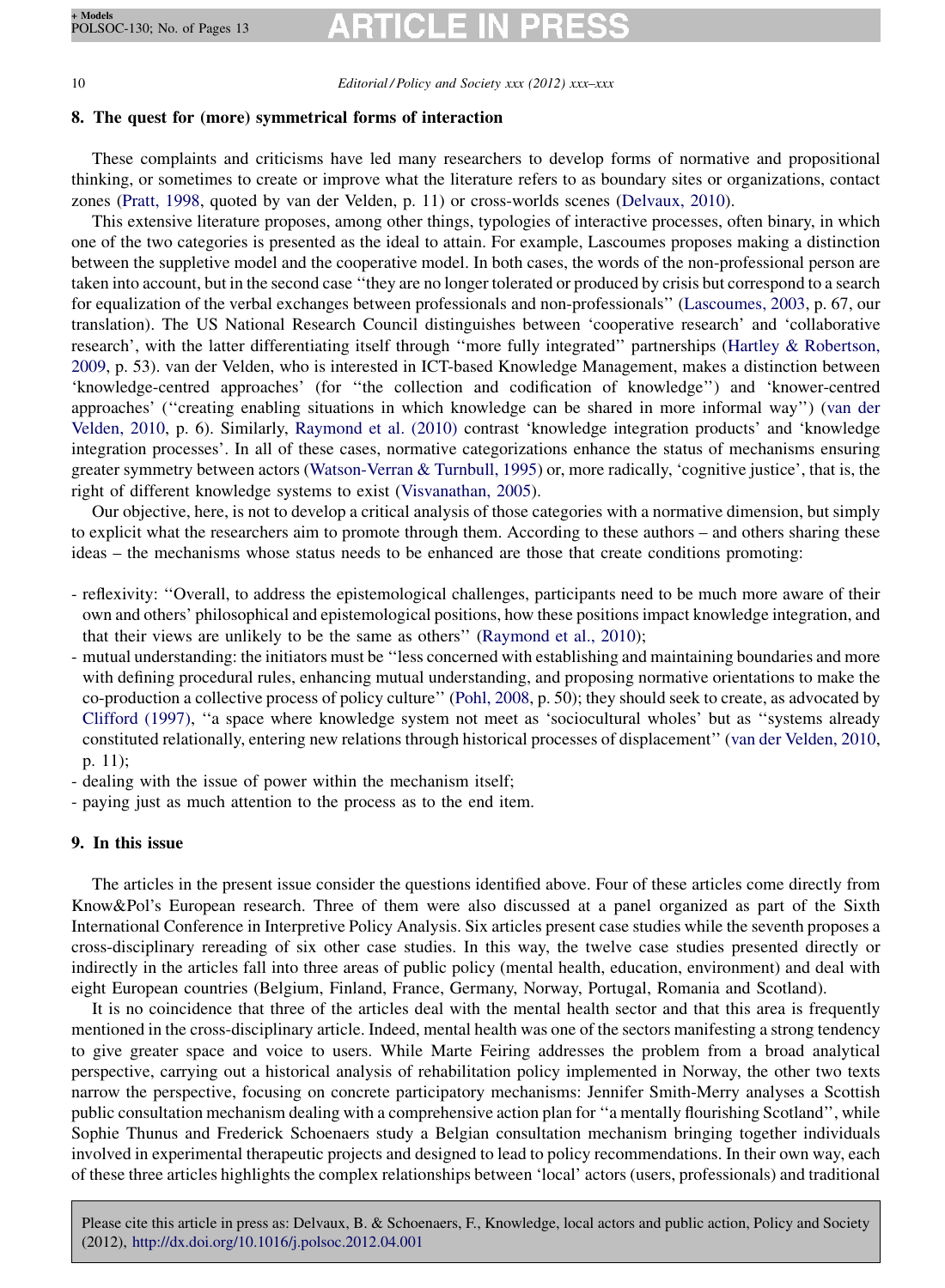<span id="page-10-0"></span>policy-makers. Marte Feiring demonstrates how, in its most recent stages, rehabilitation policy has been transformed through adding new technologies of government to traditional governance instruments (laws, training programs), rather than replacing them. These developments, she says, have made the dynamics of interaction between the various categories of actors much more complex and have resulted in two dilemmas: ''One is related to the fact that it is problematic both to increase the government logic of control and monitoring and to enhance user involvement and empowerment. Another is that it is difficult to follow the advice of objective scientific evidence at the same time as the individual user is said to have the last word''. The other two case studies are similar in purpose but also as regards their central issue: that of knowledge translation processes. Both studies also highlight the gap between the lofty goals formally set for the participatory mechanisms and the relatively low weight carried by the opinions of 'local' actors in affecting the end outcomes as well as the frequent dissatisfaction of these actors. But they also highlight other significant impacts; these are more informal and sometimes unexpected. Jennifer Smith-Merry emphasizes the delayed impact of the participatory mechanism in the public policy implementation process: ''practitioner participation in the consultation is found to be a productive process of learning or education which aids in the development of a policy community more aware of its role in relation to the new policy''. For their part, Sophie Thunus et Frédéric Schoenaers highlight the indirect influence of those who, following their involvement in the mechanism, become human '*porteurs*' rather than mere equipment associated with the knowledge exchanged during the participatory process. This is why these authors propose to go ''away with an evaluation of the device in terms of its effects, themselves understood through the lens of direct causality'' and opt instead for a broader analysis of the 'portée' (scope) of such devices ([Chateauraynaud, 2011\)](#page-11-0).

The environment is one of the other areas where citizen participation has often been in the spotlight. This is the sector broached by Helena Leino and Juha Peltomaa. Their focus is the action taken on the initiative of citizens to restore a Finnish lake overgrown with algae. Their study is an illustration of the tension between the knowledge of citizens and that of public actors. It shows how the first type of knowledge has managed to gain public legitimacy ''but fails to reassure the local environmental municipalities in terms of what is considered as valid information''. More fundamentally, the authors stress the need for analysts and those in charge of public policy to examine how the situated legitimacy of knowledge is constructed differently each time, to be able to rethink the interaction between ''norms set by multi-level governing organs and the practices of implementation at the local level''.

The last article, written by Alma Demszky and Armin Nassehi, synthesizes data from six case studies in the areas of health and education. It raises two main questions. The first relates to the reasons for the growth in social legitimacy of the knowledge of non-scientists. The authors isolate three such reasons: the 'qualitative change', the new democratic ideal and the new focus on the public policy implementation phase. The other question involves the limits of the political use of experience-based knowledge; these stem in particular from the need to adapt this knowledge to the ''special format'' of knowledge used in politics. The authors note that when this kind of knowledge enters the political sphere it gradually becomes less experience-based and evolves towards a more analytical format. However, in so doing, the knowledge with which one starts loses part of its specific character. Thus, in becoming more scientific, experience-based knowledge loses much of its intrinsic character, that is, as knowledge based on experience, Nonetheless, as the authors state this transformation does not mark the end of a process, but ''the beginning of a new circuit''.

The same could be said not only for the present introductory article but also for the present issue as a whole.

# References

Abric, J. -C. (dir.) (2001). Pratiques sociales et representations (3rd ed.). Paris: PUF.

Agrawal, A. (1995). Dismantling the divide between indigenous and scientific knowledge. Development and Change, 26(3), 413–440.

Agrawal, A. (2002). Indigenous knowledge and the politics of classification. International Social Science Journal, 54, 287–297.

Arnstein, S. (1969). A ladder of citizen participation. Journal of the American Institute of Planners, 35, 216–224.

Avis, J. (2003). Work-based knowledge, evidence-informed practice and education. British Journal of Educational Studies, 51(4), 369–389.

Benhabib, S. (1996). Towards a deliberative model of democratic legitimacy. In S. Benhabib (dir.), Democracy and difference (pp. 45–67). Princeton: Princeton University Press.

Bessette, J. (1980). Deliberative democracy: The majority principle in republican government. In R. Goldwin & W. Shambra (Eds.), How democratic is the constitution? (pp. 102–116). Washington, DC: American Enterprise Institute Press.

Bishop, P., & Davis, G. (2002). Mapping public participation in policy choices. Australian Journal of Public administration, 61, 14–29.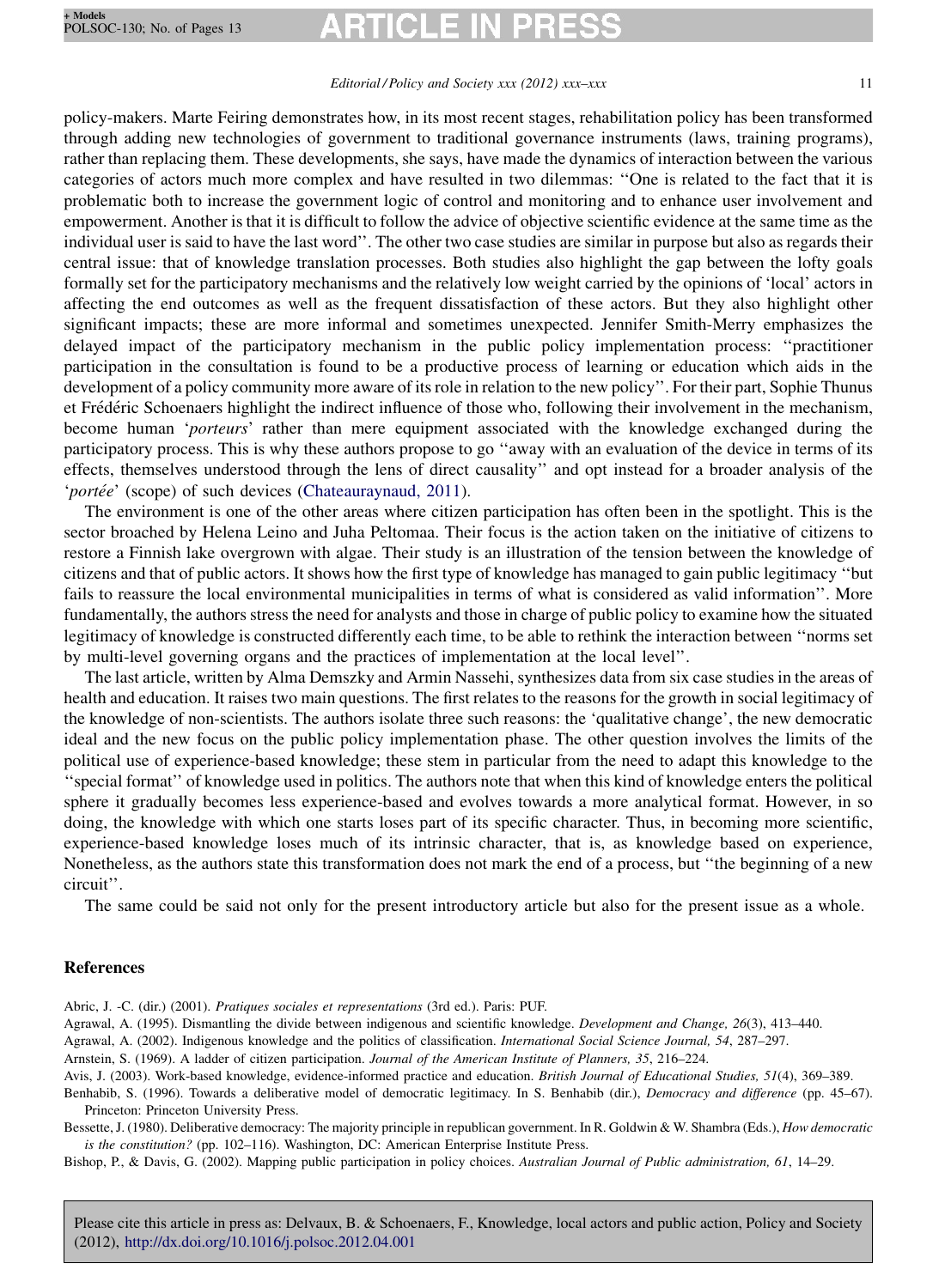Bonneuil, C., & Demeulenaere, E. (2007). Vers une génétique de pair à pair ? L'émergence de la sélection participative. In F. Charvolin, A. Micoud, & R. Ellis (dir.), Des sciences citoyennes ? La question de l'amateur dans les sciences naturalistes (pp. 122–147). La Tour d'Aigues: Ed. de l'Aube.

Bourdieu, P. (1998). Les règles de l'art, genèse et structure du champ littéraire. Paris: Le Seuil.

- Calon, M. (1986). Éléments pour une sociologie de la traduction. La domestication des coquilles Saint-Jacques dans la Baie de Saint-Brieuc. L'Année sociologique, 36, 169–208.
- Carlile, P. M., & Rebentisch, E. S. (2003). Into the black box: The knowledge transformation cycle. *Management Science*, 49(9), 1180–1195.
- Carr, A., & Wilkinson, R. (2005). Beyond participation: boundary organizations as a new space for farmers and scientists to interact. Society and Natural Resources, 18, 255–265.

Chateauraynaud, F. (2011). Argumenter dans un champ de forces. Essai de balistique sociologique. Paris: Petra.

Clifford, J. (1997). Routes: Travel and translation in the late twentieth century. Harvard: Harvard University Press.

Cohen, J. (1989). Deliberation and democratic legitimacy. In A. Hamlin, & P. Pettit, (dir.), The good polity (pp. 132–168). Oxford: Blackwell.

Connelly, S., Richardson, T., & Miles, T. (2006). Situated legitimacy: Deliberative arenas and new rural governance. Journal of Rural Studies, 22, 267–277.

Delvaux, B. (2010). Cross-worlds scenes, where knowledge and policy are merging. Communication at the 5th interpretive policy analysis conference.

Demailly, L. (2001). La rationalisation du traitement social de l'expérience professionnelle. Revue des sciences de l'éducation, 27(3), 523-542. Donzelot, J., & Estebe, Ph. (1994). L'état animateur. Essai sur la politique de la ville. Paris: Editions Esprit.

Ellis, S. C. (2005). Meaningful consideration? A review of traditional knowledge in environmental decision making. Arctic, 58(1), 66–77.

Fourez, G. (1997). Scientific and technological literacy as a social practice. Social Studies of Science, 27(6), 903–936.

Freeman, R. (2009). What is 'translation'? Evidence & Policy, 5(4), 429–447.

Geerts, C. (1983). From the native's point of view: On the nature of anthropological knowledge. In C. Geertz (Ed.), Local knowledge: Further essays in interpretive anthropology (pp. 55–70). New York: Basic Books.

Gerring, J., Thacker, S., & Moreno, C. (2005). Centripetal democratic governance: A theory and global inquiry. The American Political Review, 99, 567–581.

Gieryn, T. F. (1983). Boundary-work and the demarcation of science from non-science: Strains and interests in professional ideologies of scientists. American Sociological Review, 48(6), 781–795.

Gieryn, T. F. (1995). Boundaries of sciences. In S. Jasanoff (Ed.), Handbook of sciences and technology studies (pp. 393-443). London/Thousand Oaks/New Delhi: Sage.

- Grove-White, R., & Michael, M. (1993). Nature conservation: Culture, ethics and science. In J. Burgess (Ed.), People, economics and nature conservation. Proceedings of a conference held at University College London (pp. 139–152)London: University College London.
- Gustafsson, U., & Driver, S. (2005). Parents, power and public participation: Sure start, an experiment in New Labour Governance. Social Policy and Administration, 39, 528–543.

Habermas, J. (1996). Between facts and norms: Contributions to a discourse theory of law and democracy. Cambridge, MA: MIT Press.

- Hall, P. A. (1993). Policy paradigms, social learning, and the State. The case of economic policymaking in Britain. Comparative Politics, 25(3), 275– 296.
- Haraway, D. (1988). Situated knowledges: The science question in feminism and the privilege of partial perspective. Feminists Studies, 14(3), 575– 599.
- Hartley, T. W., & Robertson, R. A. (2009). Stakeholder collaboration in fisheries research: Integrating knowledge among fishing leaders and science partners in Northern New England. Society and Natural Resources, 22, 42–55.

Hood, C., & Lodge, M. (2006). The politics of public service bargains. Oxford: Oxford University Press.

- Horlick-Jones, T., Rosenhead, J., Georgiou, I., Ravetz, J., & Lofstedt, R. (2001). Decision support for organizational risk management by problem structuring. Health, Risk & Society, 3(2), 141-165.
- Ingram, J., Fry, P., & Mathieu, A. (2010). Revealing different understandings of soil held by scientists and farmers in the context of soil protection and management. Land Use Policy, 27, 51–60.
- Jobert, B., & Muller, P. (1987). L'Etat en action. Paris: PUF.

Kohler, R. E. (2006). All creatures: Naturalists, collectors and biodiversity, 1850–1950. Princeton: Princeton University Press.

Kuhn, T. S. (1962). The structure of scientific revolutions. Chicago: University of Chicago Press.

- La Porta, R., Lopez-de-Silanes, F., Shleifer, A., & Vishny, R. (1999). The quality of government. Journal of Economics, Law and Organization, 15, 222–279.
- Lascoumes, P. (2003). L'usager, acteur fictive ou vecteur de changement dans la politique de santé? Les Tribunes de la santé, 1, 59–70.

Latour, B. (1989). La science en action. Paris: La découverte.

Leys, M., Gobert, M., & Reyntens, S. (2007). La participation des patients dans la politique des soins de santé. Bruxelles: Fondation roi Baudouin.

Lijphart, A. (1999). Patterns of democracy: Government forms and performance in thirty-six countries. New Haven: Yale University Press.

Martuccelli, D. (2002). La production des connaissances sociologiques et leur appropriation par les acteurs. Education et sociétés, 9, 27-38. May, J. (2006). Ladders, stars and triangles. Old and new theories for the practice of public participation. International Journal of Market Research,

48, 305–319.

Newman, J., & Clarke, J. (2009). Publics, politics and power. Thousand Oaks: Sage.

Osborne, S. (2006). The new public governance? Public Administration Review, 8(3), 377–387.

Owens, S. (2000). Engaging the public: Information and deliberation in environmental policy. Environment and Planning, 32, 1141–1148.

Pearce, J., Branyiczki, I., & Bigley, J. (2000). Insufficient bureaucracy: Trust and commitment in particularistic organizations. Organization Science, 11(2), 148–162.

<span id="page-11-0"></span>